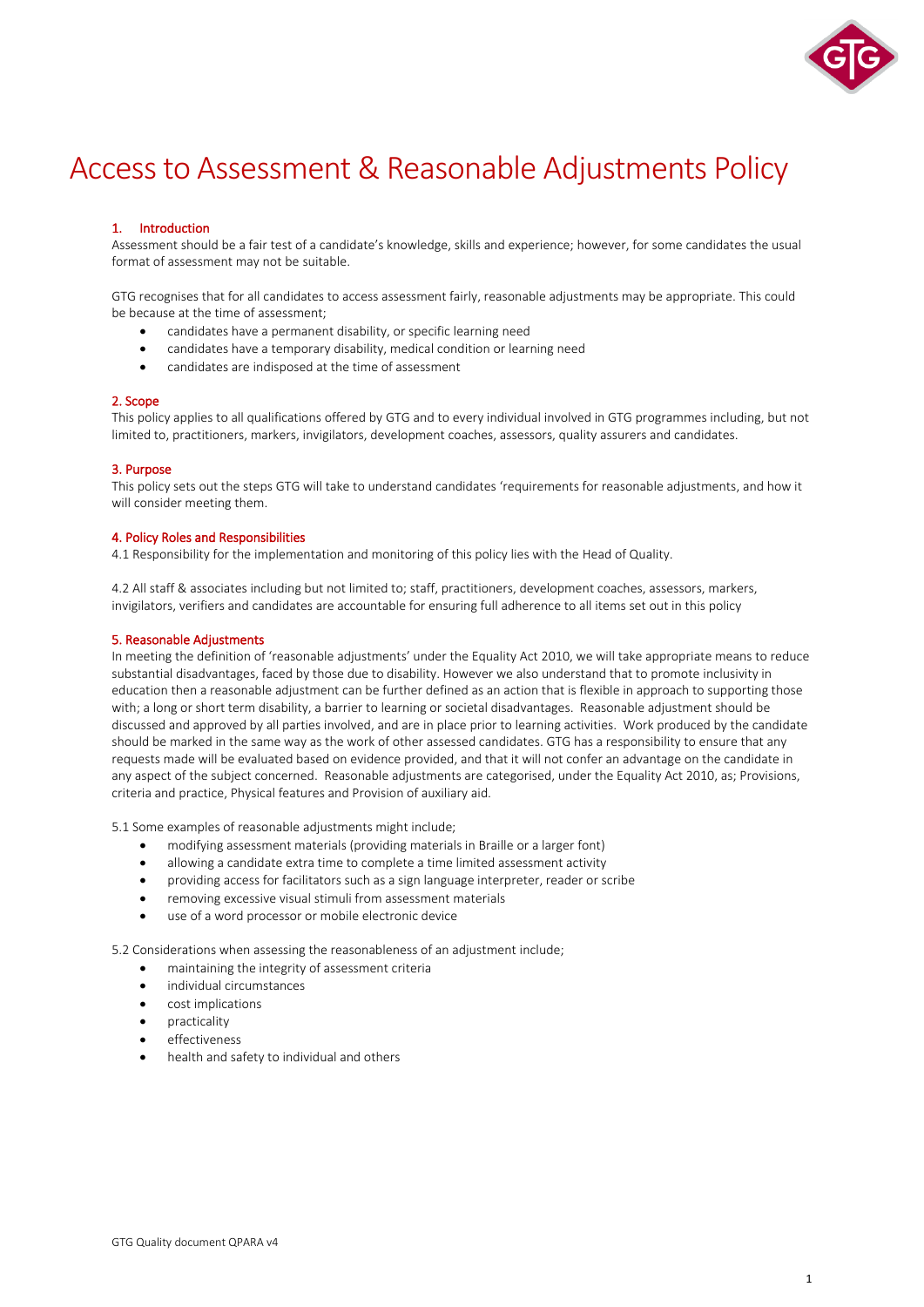

GTG has a responsibility to ensure that any request for a reasonable adjustment is evaluated based on evidence provided, so where the implications of a disability, learning barrier or difficulty are not obvious, we may ask for supporting evidence of impairment, such as;

- Medical certificates
- Written evidence produced by an independent, authoritative specialist. This could take the form of medical, psychological or professional reports or assessments stating the name, title and professional credentials of the person carrying out the assessment and/or report. Such reports should set out the nature of the difficulty and extent to which the candidate may be impaired, including the effects of any related medication that the candidate has been prescribed. In cases where it might be expected that there could be changes in the way the candidate is impaired, there will have to be recent and relevant evidence of assessment and/or consultations carried out by an independent expert.

5.3 During initial assessment, prior to joining a course, GTG will;

- aim to identify any difficulties the candidate may have in accessing learning and assessment
- assist in the selection of qualifications for candidates, depending on circumstances
- explain to the candidate any qualification and assessment requirements
- be clear if it seems unlikely that the candidate would meet all qualification requirements and explain the restriction on achievement as a result (for example, if a candidate is unable to demonstrate specific skills they may by unable to gain achievement of the qualification). Suggest unit certification where this is possible.

5.4 In supporting candidates, GTG will;

- communicate GTG Access to Assessment & Reasonable Adjustments policy to staff, associates and candidates
- ensure staff and associates deal with reasonable adjustments sensitively
- create an atmosphere in which candidates are comfortable discussing requirements
- observe the right of candidates who do not wish to disclose additional needs
- not presume solutions for individual candidates but discuss and agree support
- anticipate general future needs for all and make adequate provision
- take into account the diversity of candidates/cohorts and differentiate accordingly
- provide 'candidate support' training for staff involved in recruiting/supporting candidates
- apply to Awarding Bodies to support and apply reasonable adjustments under examination
- select and apply appropriate adjustments without lowering qualification standards
- keep records of reasonable adjustment requests, and outcomes, for audit purposes
- design assessment activities that are accessible to candidates
- ensure buildings are accessible, as is practicable
- ensure health and safety is not compromised conduct risk assessments and communicate/implement all control measures

#### 6.0 Special considerations

Special consideration can be applied after an examination when a candidate is disadvantaged during the exam. Each request for special consideration will be unique to the candidate and/or assessment, will depend on the circumstances at the time of the assessment and will reflect the difficulty faced by the candidate.

Special consideration is a post examination adjustment to a candidate's mark. In some cases, it may be necessary to address special considerations for an entire cohort, when an incident has occurred which has affected all candidates (for example, a serious disturbance during the examination). In these circumstances, letters from candidates must be verified by invigilator incident reports.

#### 7.0 Candidates and delegates with a disability

The Equality Act 2010 defines a disabled person as someone who has a physical or mental impairment that has a substantial and long-term adverse effect on their ability to carry out normal day-to-day activities.

It is unlawful for institutions such as GTG to discriminate in the provision of goods, services and facilities for those faced with a disability, including;

- all aspects of teaching and assessment
- assessments and examinations
- e-learning and distance learning including virtual learning environments
- GTG website
- learning resources including libraries and computer facilities
- aspects of the physical environment where teaching/learning takes place, including buildings and equipment
- welfare, counselling and other support services
- catering, residential and leisure facilities
- careers services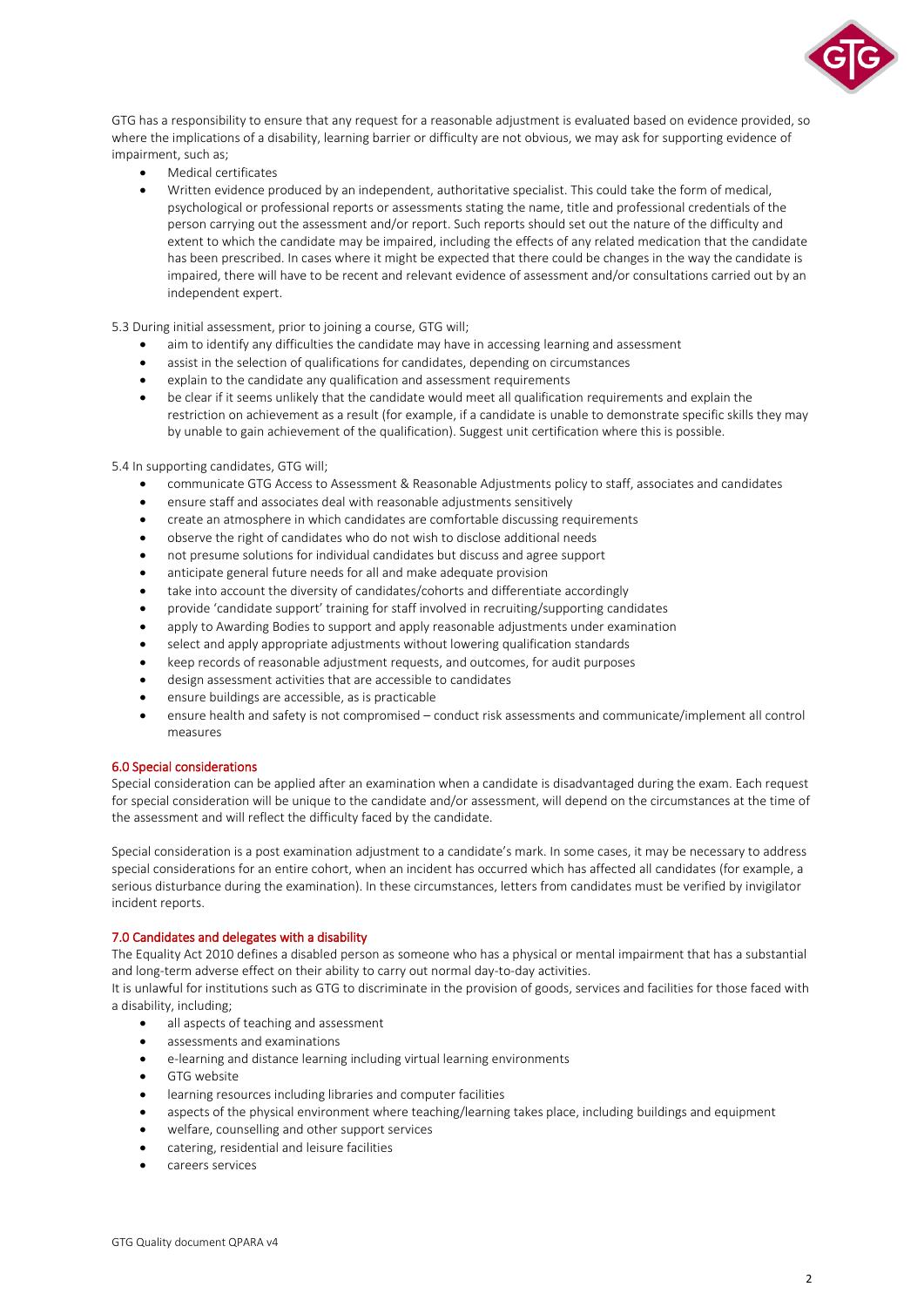

Under the Act we are expected to take reasonable steps to;

- find out about people's disabilities
- consider what adjustments may be required
- make adjustments where reasonable, including by alternative means

# 8.0 Disclosure of additional requirements

In order to provide support and guidance from the outset, candidates are encouraged to disclose any additional requirements so that, where possible, arrangements can be put in place. Candidates should complete and submit a request for reasonable adjustments *(available on this policy).* Candidates' requirements may be reviewed individually to ascertain the extent of condition and requirements. During the course QA staff may liaise with practitioners and candidates to measure the effectiveness of any such adjustments.

#### 9. Recruitment and selection of candidates and delegates

Potential candidates of GTG will be selected for courses or programmes strictly in line with the selection criteria and the requirements of the course. Selection criteria will apply to all qualifying candidates irrespective of age, disability, gender reassignment, marriage & civil partnership, pregnancy & maternity, race, religion or belief, sex, sexual orientation. GTG will make reasonable adjustments and will routinely review recruitment and selection practices, in order to monitor equal opportunities and to ensure that candidates are enrolled on the qualification/training course which is most suitable to their learning and development requirements.

#### 10. Monitoring enquiries and requests

For information purposes, it is important for us to log all requests and monitor the resulting action. However to comply with the UK Data Protection Act 2018 and the GDPR 2016/679, all personal details will be removed so that no individual can be identified.

#### 11. Venues

When sourcing venues GTG consider every aspect of the building including: how people enter and exit, how they find their way around, clear signage, how people communicate with staff, information we provide, queuing systems, work space, and accessible ablution facilities.

- all venues comply with the Equality Act 2010
- we do not use venues without lifts, unless venues are on ground level
- where a lift breaks down, exit is via an evacuation chair or alternative means

In making reasonable adjustments GTG must think in advance about a range of impairments that candidates may face and what they might reasonably require. If there is a particular situation we have not anticipated and a candidate wishes to use our services, then we must make a reasonable adjustment as quickly as possible.

# 12. Complaints

If a candidate believes that they have been discriminated against on the grounds of age, disability, gender reassignment, marriage & civil partnership, pregnancy & maternity, race, religion or belief, sex, sexual orientation, they should speak to their GTG representative. If, following discussions, the candidate is not satisfied then they should follow the GTG complaints procedure found on our website under 'Key Policies'.

#### 13. Policy review

This policy will be reviewed annually via the Quality Improvement Group (QIG) and updated as necessary.

# 14. Breach of the Policy

GTG will take seriously any instances of non-adherence to the policy by any of its employees or candidates. Any breach of policy will be investigated and if necessary action will be taken.

# 15. Access to the Policy

The policy will be published on the GTG website and on the QMS; *GTG back-up, GTG Quality, 4, Policies,* and on our website under 'Key Policies'.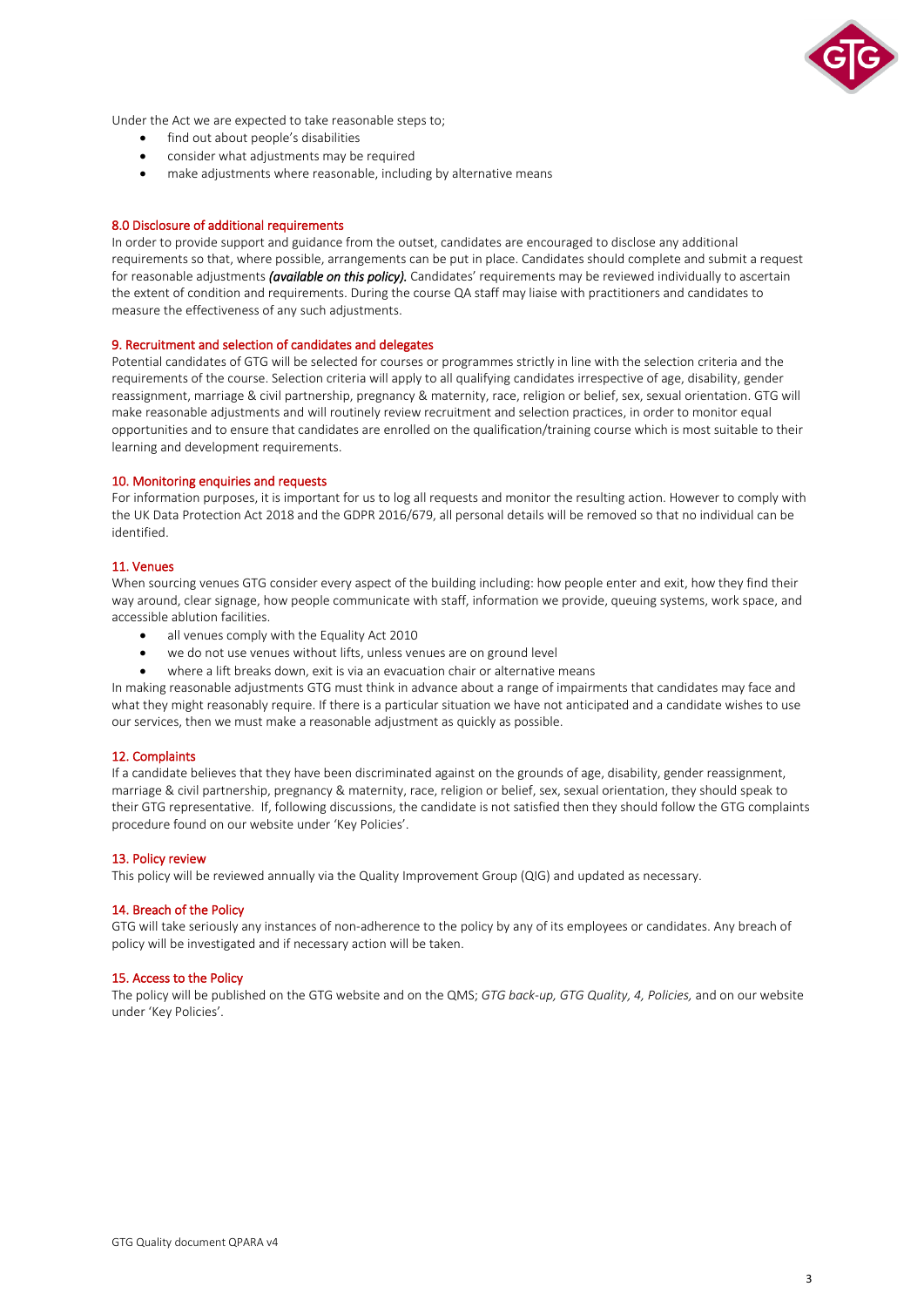

# 16. Examples of reasonable adjustments (this list is not exhaustive – candidates may suggest their own tried and tested methods)

GTG candidates may enrol with a diverse range of needs, these may be social, physical, intellectual, cultural or emotional. Whilst candidates are not obliged to divulge such needs, in doing so, GTG, in agreement with candidates, is able to put in place the most appropriate support. Candidates with learning difficulties are advised to seek assessment by an educational psychologist who is able to suggest the most suitable learning and assessment strategies. GTG will always consider the provision of reasonable adjustments.

| Candidate need                  | Reasonable adjustment                        | Reasonable adjustment may help candidates;                                                                                           |
|---------------------------------|----------------------------------------------|--------------------------------------------------------------------------------------------------------------------------------------|
| Asperger's<br>Syndrome          | word processor<br>$\bullet$                  | with persistent and significant difficulties with poor, illegible handwriting<br>$\bullet$                                           |
|                                 | optimum seating position                     | reduce sensory difficulties<br>$\bullet$                                                                                             |
|                                 | copies of notes / overheads                  | take notes and process verbal guidance<br>٠                                                                                          |
|                                 | electronic devices                           | take notes                                                                                                                           |
|                                 |                                              | Further information on Autism and Asperger's Syndrome can be found here;                                                             |
|                                 |                                              | http://www.autism.org.uk/about/what-is/asperger.aspx                                                                                 |
| Attention<br>Deficit            | rest breaks<br>٠<br>prompter                 | With persistent difficulties with a poor working memory to concentrate by being shown where on a page<br>٠<br>they had been working. |
| Disorder                        |                                              |                                                                                                                                      |
|                                 |                                              | More help and support for candidates with Attention Deficit Disorder can be found here;<br>www.aadduk.org                            |
|                                 |                                              |                                                                                                                                      |
| Back pain /<br><b>Arthritis</b> | specialist equipment on request<br>$\bullet$ | optimise comfort at workshops<br>$\bullet$                                                                                           |
| Cultural need                   | observing cultural practice<br>٠             | observe religious, cultural and dietary needs                                                                                        |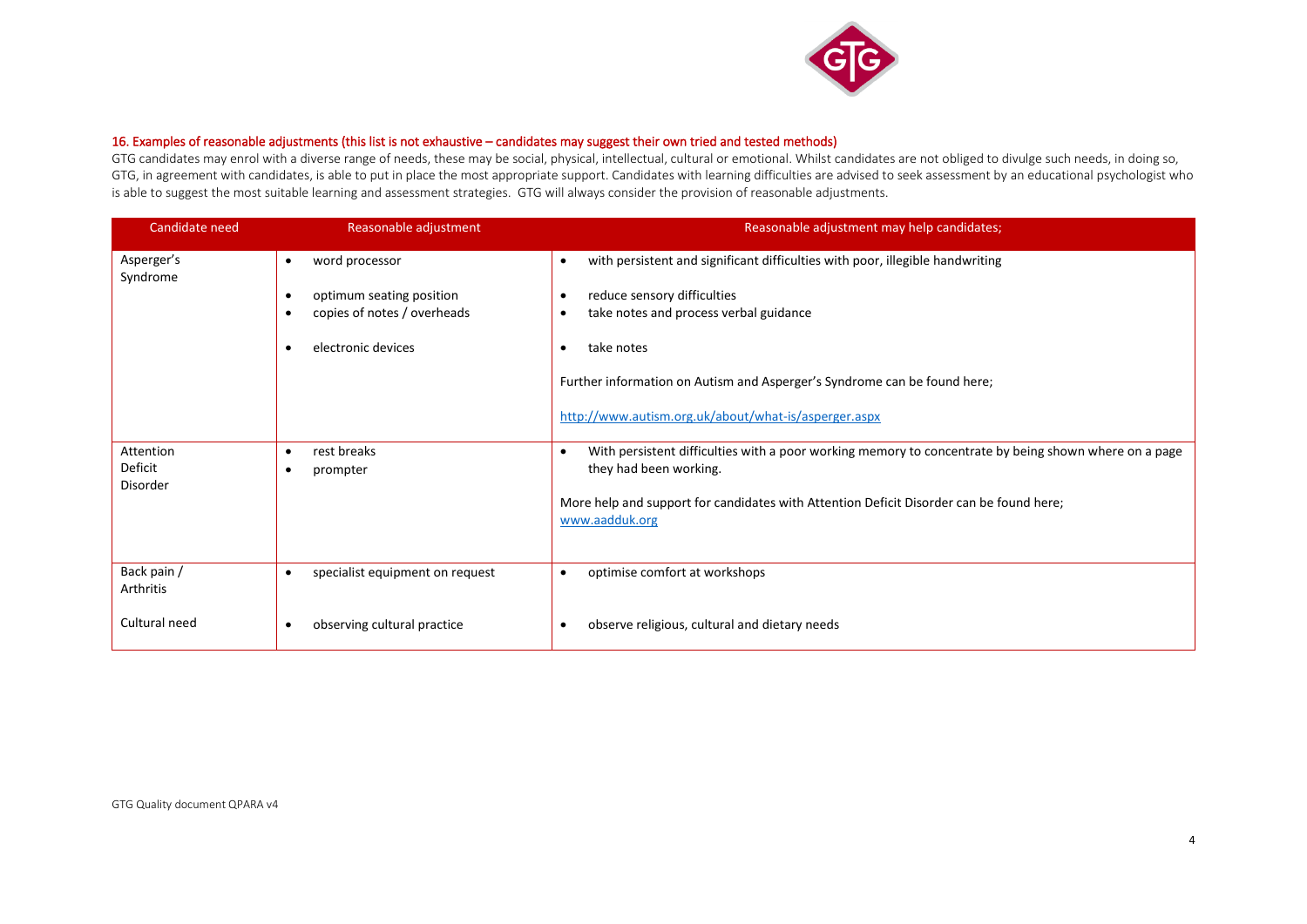

| Candidate need               | Reasonable adjustment                                                                                                                                                                                                                                                                                                                                                             | Reasonable adjustment may help candidates;                                                                                                                                                                                                                                                                                                                                                                                                                                                             |
|------------------------------|-----------------------------------------------------------------------------------------------------------------------------------------------------------------------------------------------------------------------------------------------------------------------------------------------------------------------------------------------------------------------------------|--------------------------------------------------------------------------------------------------------------------------------------------------------------------------------------------------------------------------------------------------------------------------------------------------------------------------------------------------------------------------------------------------------------------------------------------------------------------------------------------------------|
| Dyslexia                     | straightforward assignments<br>$\bullet$<br>avoid excessive visual stimuli (slides &<br>$\bullet$<br>materials)<br>coloured overlay<br>٠<br>allow assistive technology<br>٠<br>course notes prior to course<br>٠<br>additional time for exams<br>٠<br>extra time to complete assignments<br>٠<br>provide written information in advance<br>$\bullet$<br>following BDA style guide | avoid confusion<br>$\bullet$<br>sharpen focus<br>$\bullet$<br>improve reading accuracy<br>$\bullet$<br>especially if it is the candidate's normal way of producing written work print notes coloured paper of<br>$\bullet$<br>their choice & digest some information in advance needing longer processing time<br>who need more time to research and compose assignments<br>More information on dyslexia can be found on The British Dyslexia Association's<br>website; http://www.bdadyslexia.org.uk/ |
| Hearing<br>impairment        | hearing dog*<br>$\bullet$<br>British Sign Language (BSL)<br>٠<br>hearing loops<br>٠                                                                                                                                                                                                                                                                                               | perform tasks such as travelling to, from and around training venues by having tutorials interpreted and<br>translated including emotion and intonation receive audio signals to a hearing aid via a magnetic field<br>(reducing background noise)<br>More information on hearing loss or impairment can be found at;<br>www.actiononhearingloss.org.uk                                                                                                                                                |
| <b>Mental Health</b><br>need | tailored support<br>$\bullet$<br>provide materials in advance<br>$\bullet$                                                                                                                                                                                                                                                                                                        | Avoid anxiety - personal tutors can break breaking down steps. GTG T is able to signpost candidates to<br>external support agencies.<br>There are numerous helpful websites providing advice and guidance on mental health, many are listed<br>$\bullet$<br>on the NHS website;<br>http://www.nhs.uk/Conditions/stress-anxietydepression/Pages/mental-health-helplines.aspx                                                                                                                            |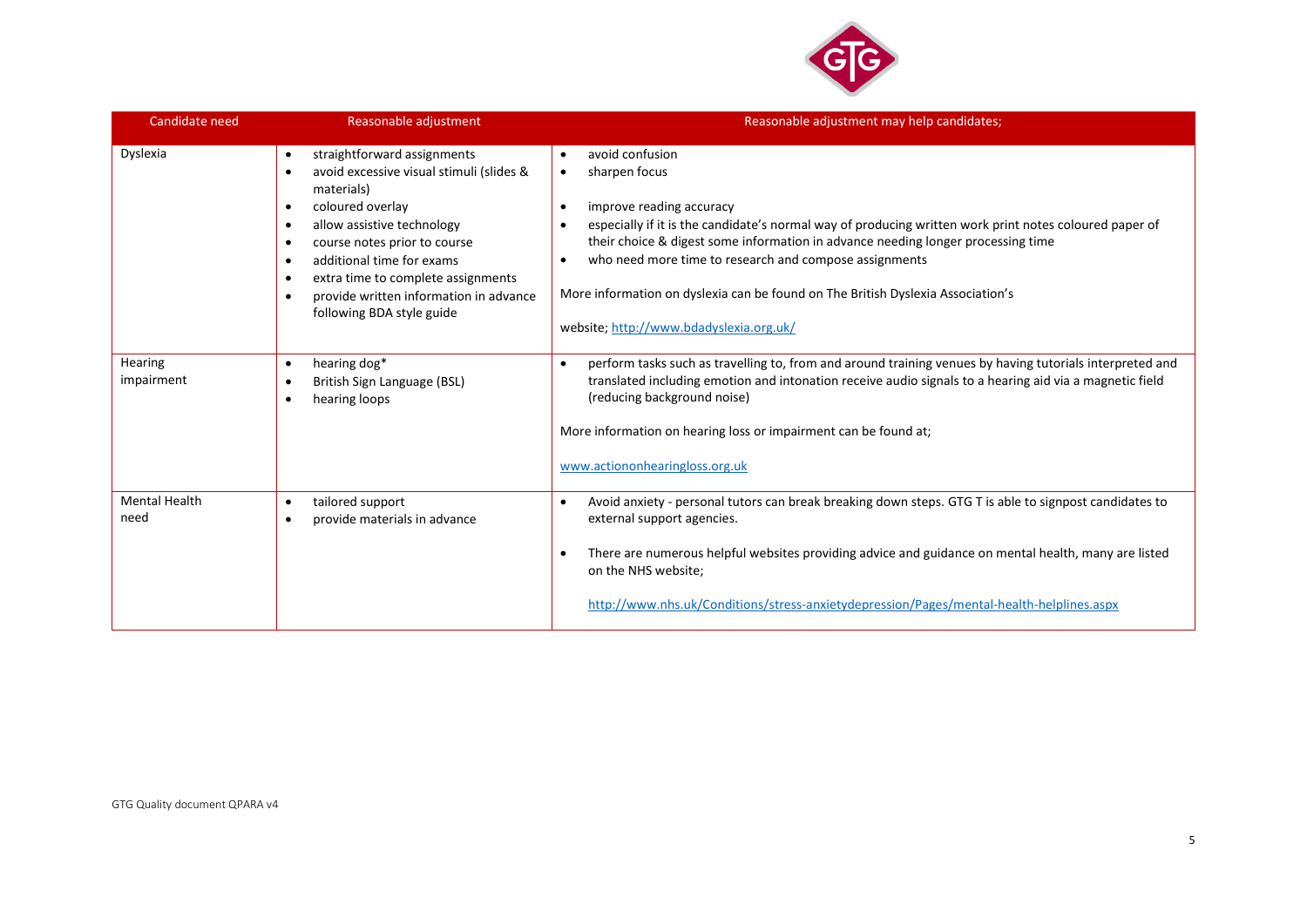

| Candidate need                   | Reasonable adjustment                                                                                                                                                                                                                        | Reasonable adjustment may help candidates;                                                                                                                                                                                                                                                                                                                                                                                                                                                                                                                                                                   |
|----------------------------------|----------------------------------------------------------------------------------------------------------------------------------------------------------------------------------------------------------------------------------------------|--------------------------------------------------------------------------------------------------------------------------------------------------------------------------------------------------------------------------------------------------------------------------------------------------------------------------------------------------------------------------------------------------------------------------------------------------------------------------------------------------------------------------------------------------------------------------------------------------------------|
| Mobility<br>issues               | rest breaks<br>$\bullet$<br>word processor / scribe<br>$\bullet$<br>mobility assistance<br>$\bullet$<br>lifts / ramps                                                                                                                        | optimise comfort by changing position and moving around<br>$\bullet$<br>who cannot write/type comfortably<br>$\bullet$<br>who are able to bring a carer to workshops<br>٠<br>all GTG venues are checked in advance for accessibility                                                                                                                                                                                                                                                                                                                                                                         |
| Pregnant &<br>nursing<br>mothers | additional comfort breaks<br>$\bullet$<br>varied activities<br>$\bullet$                                                                                                                                                                     | who need to visit the lavatory more frequently<br>$\bullet$<br>avoid discomfort caused by prolonged sitting / standing - pregnant candidates are advised to consult NHS<br>guidance on backache and pregnancy                                                                                                                                                                                                                                                                                                                                                                                                |
|                                  | room temperature<br>sealable sick bags<br>٠<br>expressing breast milk<br>storage facility for breast milk                                                                                                                                    | who are more sensitive to heat than others<br>who feel nauseous, such candidates may also prefer to sit near an exit / window<br>$\bullet$<br>who are nursing, access a healthy and safe environment to express breast milk<br>keep breast milk fresh and safely stored (4 degrees or lower)<br>٠<br>Candidates are also advised to check their immune status for any common diseases                                                                                                                                                                                                                        |
| Vision<br>impairment             | large font materials / exam papers<br>$\bullet$<br>Braille exam papers<br>$\bullet$<br>guide dog*<br>$\bullet$<br>reader /practical assistant<br>$\bullet$<br>extra time (for timed examinations)<br>extra breaks<br>desk lamp / window seat | access workshop / exam materials<br>$\bullet$<br>access teaching and assessment materials in a suitable format with mobility<br>٠<br>locate information where complex layout and diagrams are used<br>$\bullet$<br>make up for time lost due to visual impairment<br>$\bullet$<br>alleviate tiredness caused by condition<br>$\bullet$<br>improve visibility of materials in a better lit area<br>$\bullet$<br>The Royal National Institute of Blind People (RNIB) offers practical & emotional support and manufactures<br>specialist software to aid teaching and learning. See:<br>http://www.rnib.org.uk |

*\* Religious grounds cannot be used to exclude guide dog/assistance dog owners and GTG will consult all attendees regarding possible allergies.*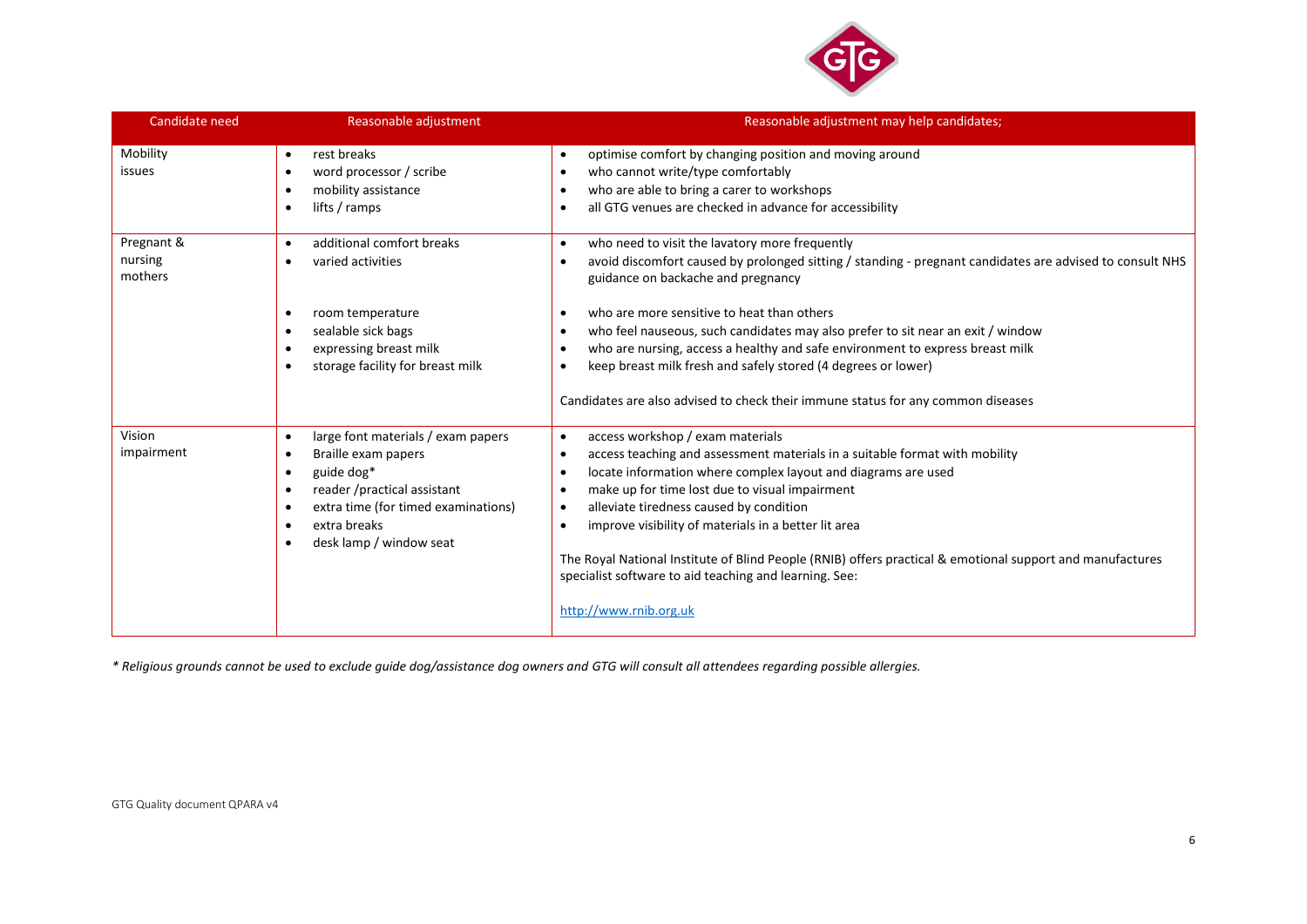

# GTG - Reasonable Adjustment Request

GTG recognises the diverse needs of candidates. We have a duty to ensure the integrity of our training courses and assessment practice at all times. At the same time, we have a duty under the Equality Act 2010 to protect the rights of individual candidates. This includes providing any adjustments where reasonable, permissible or practicable.

A reasonable adjustment is any appropriate means to reduce substantial disadvantages, faced by those due to disability. Please see GTG Access to Assessment Policy for full details. GTG policies can be found on the QMS; *GTG back-up, GTG Quality, 4, Policies* and on the GTG website under 'Key Policies'.

| Candidate or delegate name:                                                                                                                                                                                                                                                                                                                                                                                                                                                                                                                                                              |                                                                                                                                                                                                                                                                                                                                                                                                                                   |
|------------------------------------------------------------------------------------------------------------------------------------------------------------------------------------------------------------------------------------------------------------------------------------------------------------------------------------------------------------------------------------------------------------------------------------------------------------------------------------------------------------------------------------------------------------------------------------------|-----------------------------------------------------------------------------------------------------------------------------------------------------------------------------------------------------------------------------------------------------------------------------------------------------------------------------------------------------------------------------------------------------------------------------------|
| 1. What reasonable adjustment are you requesting?                                                                                                                                                                                                                                                                                                                                                                                                                                                                                                                                        |                                                                                                                                                                                                                                                                                                                                                                                                                                   |
| 2. Please explain how this adjustment will help you?                                                                                                                                                                                                                                                                                                                                                                                                                                                                                                                                     |                                                                                                                                                                                                                                                                                                                                                                                                                                   |
| 3. What evidence do you have (if any) to support your application?<br>Please attach.                                                                                                                                                                                                                                                                                                                                                                                                                                                                                                     |                                                                                                                                                                                                                                                                                                                                                                                                                                   |
| 4. Have you previously provided supporting evidence to GTG and if<br>so when?                                                                                                                                                                                                                                                                                                                                                                                                                                                                                                            |                                                                                                                                                                                                                                                                                                                                                                                                                                   |
| below are examples and are not exhaustive;                                                                                                                                                                                                                                                                                                                                                                                                                                                                                                                                               | Reasonable adjustments must not affect the validity or reliability of assessment outcomes, nor give candidates/delegates an unfair advantage. The                                                                                                                                                                                                                                                                                 |
| adaptation of the physical environment for access purposes<br>$\bullet$<br>assessment material in an enlarged format or Braille<br>$\bullet$<br>assessment material on coloured paper or in audio format<br>$\bullet$<br>changing or adapting the assessment method<br>$\bullet$<br>changing usual assessment arrangements<br>$\bullet$<br>language modified assessment material<br>$\bullet$<br>practical assistant<br>$\bullet$<br>low vision aids;<br>$\bullet$<br>use of a different assessment location;<br>$\bullet$<br>use of ICT/responses using electronic devices<br>$\bullet$ | British Sign Language (BSL)<br>$\bullet$<br>assignment extensions<br>$\bullet$<br>use of assistive software<br>$\bullet$<br>using assistive technology<br>$\bullet$<br>extra time<br>$\bullet$<br>practical assistant<br>$\bullet$<br>prompter<br>$\bullet$<br>reader<br>$\bullet$<br>scribe<br>$\bullet$<br>coloured overlays<br>$\bullet$<br>adapting assessment materials<br>$\bullet$<br>adaptation to equipment<br>$\bullet$ |

*Please note\*: reasonable adjustments must be approved by GTG and set in place prior to teaching or assessment activities.*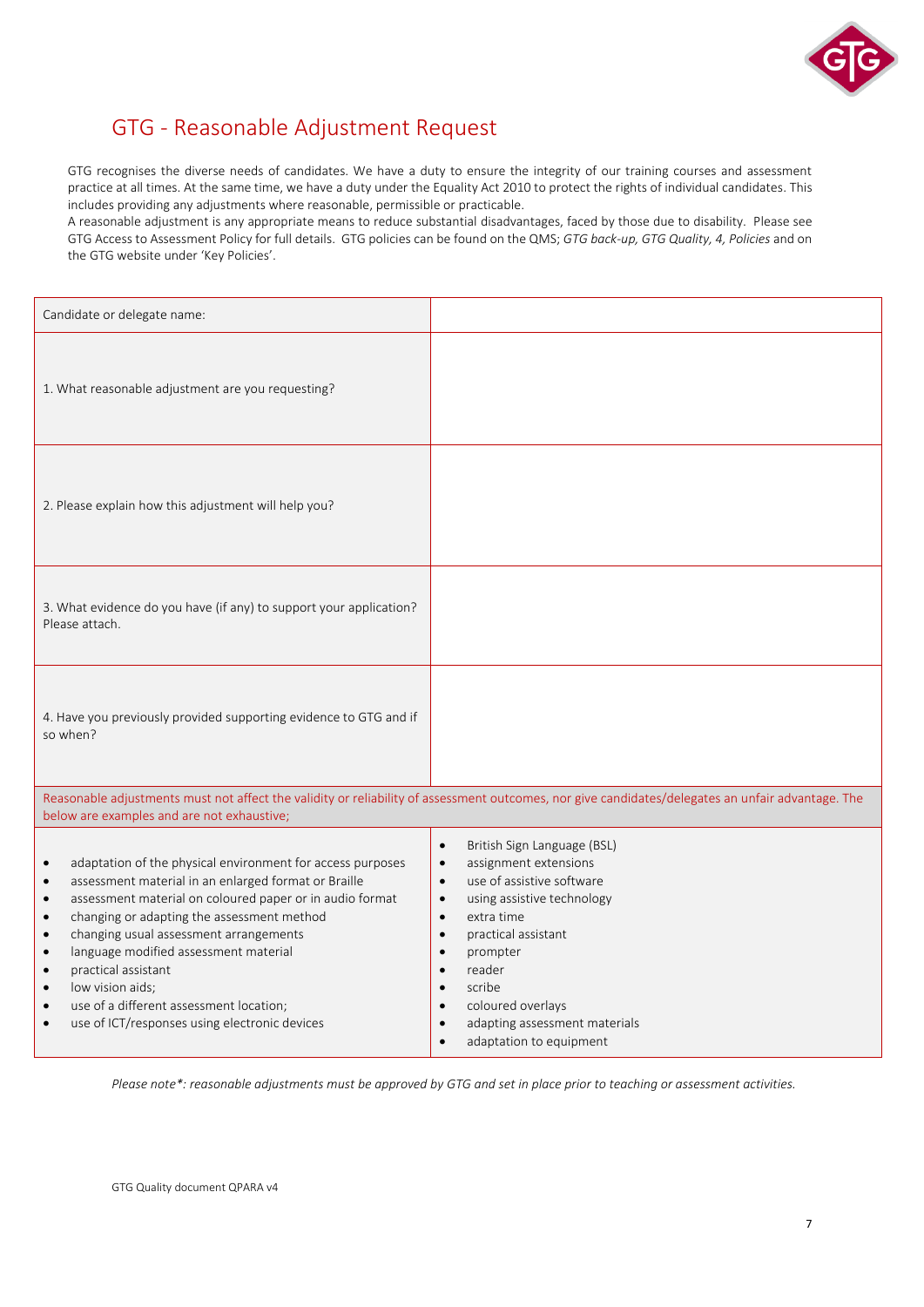

# Declaration

- I declare that the information given on this form is correct and complete to the best of my knowledge and belief
- I understand that if I am claiming an adjustment and my circumstances change, I am required to inform GTG immediately I have submitted supporting evidence for a request due to either a temporary disability or an impairment with a substantial, long term adverse effect
- I understand that provision of false information or failure to inform GTG of changes to my circumstances could result in further investigation under GTG Candidate and Delegate Conduct Policy

| Candidate or delegate name:      |  |
|----------------------------------|--|
| Candidate or delegate signature: |  |
| Date:                            |  |

Please return to GTG at: [Help@GTG.co.uk](mailto:Help@GTG.co.uk)

| For GTG use only                                |  |                               |     |  |           |  |
|-------------------------------------------------|--|-------------------------------|-----|--|-----------|--|
| Name of staff member<br>processing application: |  | Supporting evidence required  | Yes |  | No        |  |
|                                                 |  | Supporting evidence received  | Yes |  | <b>No</b> |  |
|                                                 |  | Application approved          | Yes |  | <b>No</b> |  |
| Signed:                                         |  | Candidate / delegate informed | Yes |  | <b>No</b> |  |
|                                                 |  | Course RQA informed           | Yes |  | <b>No</b> |  |
|                                                 |  | Personal RSTA informed        | Yes |  | <b>No</b> |  |
| Date:                                           |  | Course RSTA informed          | Yes |  | <b>No</b> |  |
|                                                 |  | Venue informed                | Yes |  | <b>No</b> |  |